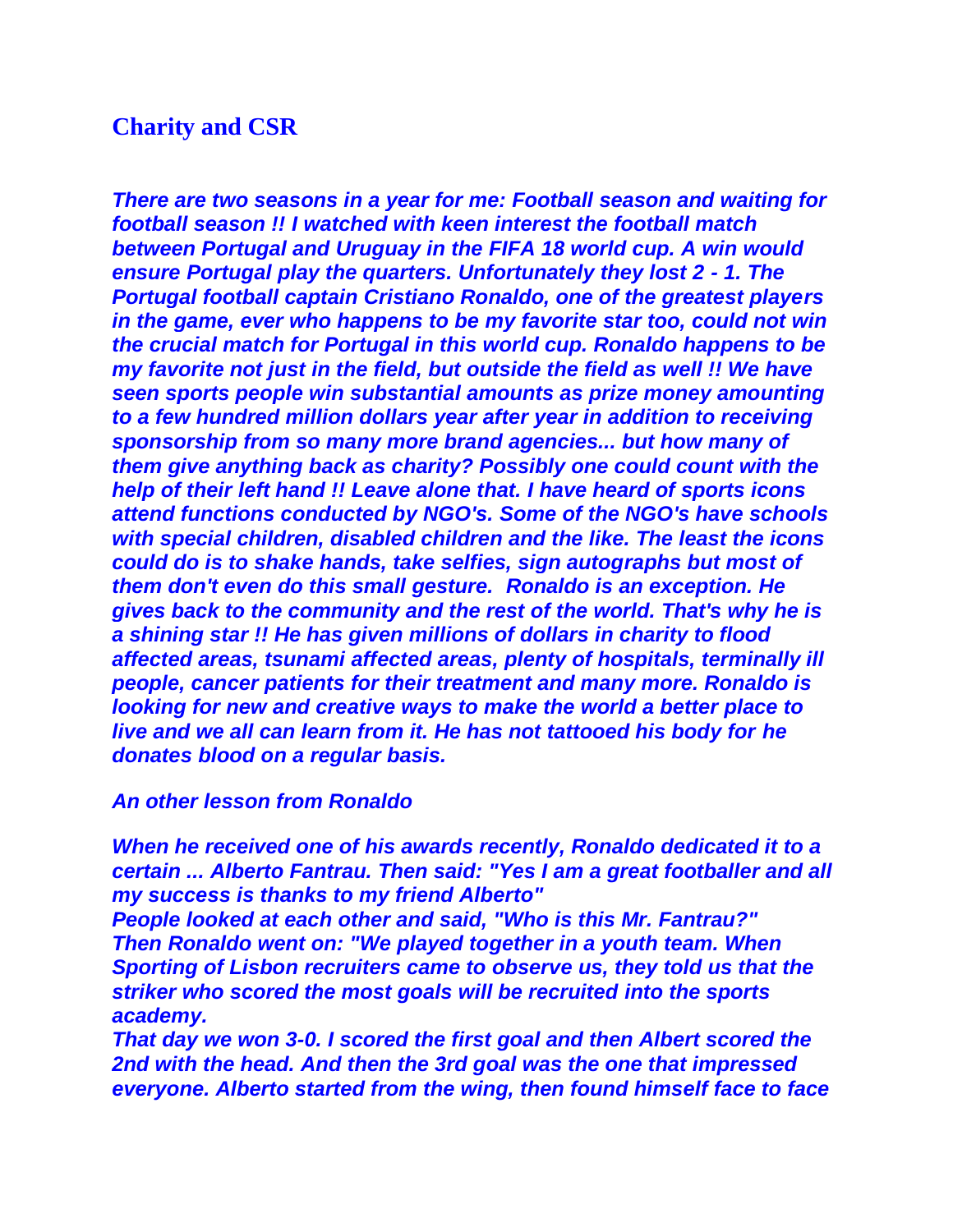*with the keeper, dribbled the goalkeeper and all he had to do was push the ball into the empty goal. In the meantime I was running to his side. And instead of shooting into the empty goal, Alberto decided to pass the ball to me and I scored. This is how I find myself at the Sporting Lisbon Academy. After the game I went to him, and asked him "why did you do that?" And he replied, "Because I know that you are better than I" Curious to know more, the journalists began to investigate and were able to meet this Alberto Fantrau to ask him if the story told by Ronaldo is true, and he confirmed it, adding that his career as a footballer ended after this match as it was the only opportunity to become professional and since that time he has remained unemployed.*

*However, journalists, observing his luxurious house and his Mercedes parked in the garage asked Alberto "but being unemployed how could you have such a house and car and living so luxuriously? You seem rather comfortable physically " Alberto's answer: "All that? .. is a gift from Ronaldo*

*Moral of this story:*

*Let us ask ourselves the following question: How many of us have ever done something like Ronaldo and Alberto? On the contrary, many of us show the opposite of this story showing selfishness and ingratitude to their mates.*

*Friends! Let's help each other so that we are proud of the success of our brothers / sisters / friends / relatives*

*and when we help a person succeed, the latter must never forget those who contributed to this success in his life.*

*Above all, we should never forget what LIFE'S given us and there's someone who's watching and judging us.*

*Be part of another person's success*

*Everyone is interested in always looking for the key to success. What is the one thing that makes one immensely successful? What is the one thing that has enabled you to become successful? It takes a lot of things to be successful, not just one thing. The learned men say that out of the lot of things that enable one to have an overall success, the one thing that is prescribed is "Generosity." Generosity means the readiness to give and Charity means voluntary giving of any type of help, typically money to those who need. How can generosity be a key to massive success? Let me narrate a fact.*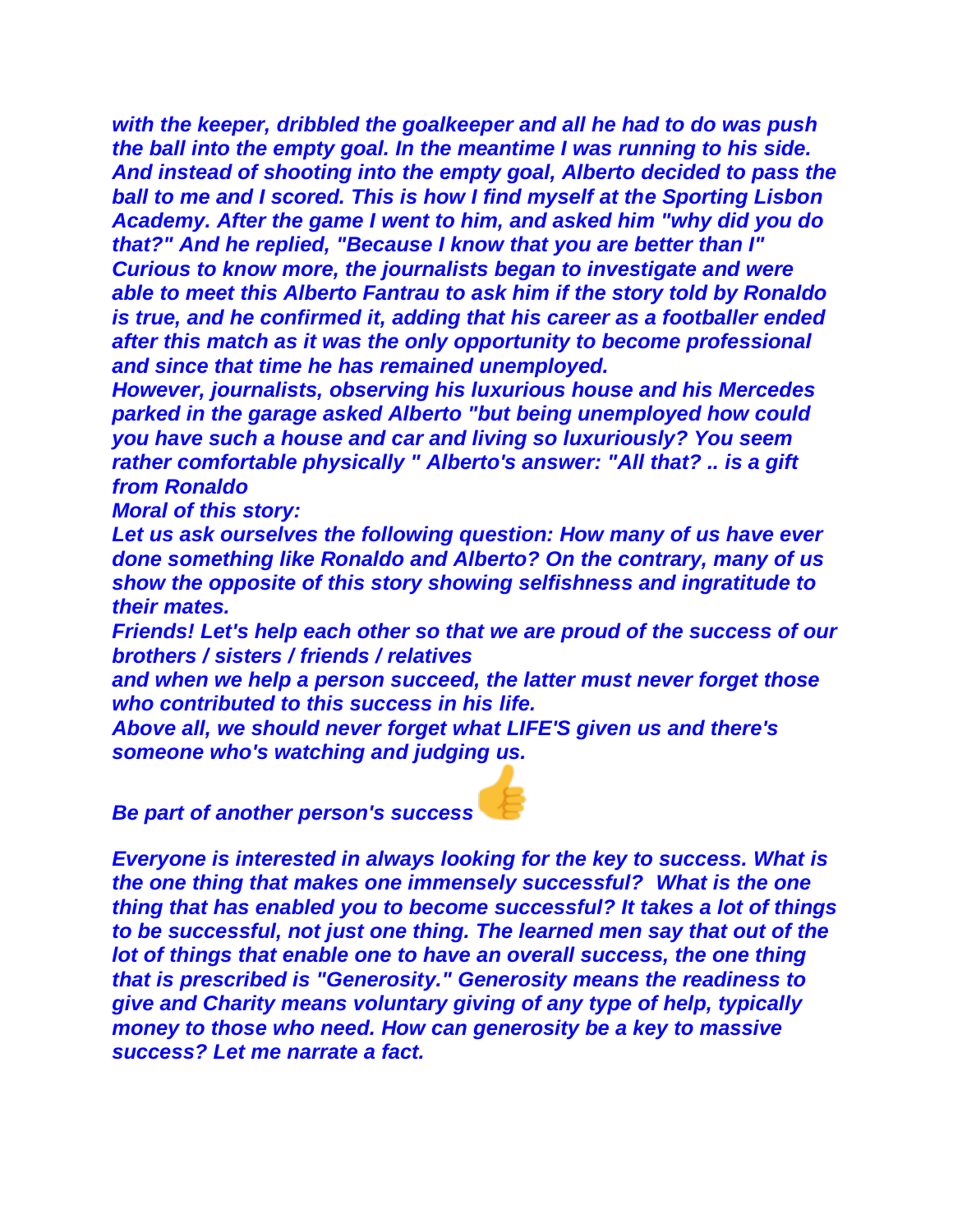*There are two lakes in Israel, The sea of Galilee and The Dead sea. Both are lakes and are fed by River Jordan. The sea of Galilee feeds back to the river and other streams besides nourishing most of Israel while giving life to many and looks awesome.*

*The Dead sea on the other hand goes nowhere. The Dead sea does not feed anything and keeps all the water it is fed by River Jordan. The Dead sea as the name indicates is barren and lifeless. Any life that tries to live in it dies.*

*Do you see the difference? Both the lakes are given life by the same source. Lake Galilee gives back and so there is Life. Dead sea holds back everything and consequently it is dead in real sense. Most people do not understand the meaning of the word generosity though, particularly in this material world, but if you want to ever grow, you need to give. Give your time. Give your money. Give your Love. Give encouragement. Give a lending hand. Listen intently and empathize always. Smile from the heart and do it more often. Be compassionate. Give way to elders, children, women. Offer solutions to problems. Be kind. Pass on your knowledge and wisdom to people who need. Be there in the hour of need to your near and dear. Make this life you are living meaningful by being generous.*

*When i was young i always used to pray to God to make the poor people rich !! Not that i could offer much, then but I was always concerned about the economic inequality that is existing, the divide between the rich and the poor. Nearly half of the world's population - more than 3 billion people - live on less than \$2.5 a day. More than 1.3 billion live in extreme poverty - less than \$1.25 a day. 1 billion children worldwide are living in poverty out of the world population of 7.6 billion. The richest 1% of the population have more than 50% of the world's wealth. The combined wealth of all the people in the world is roughly \$250 trillion. We cannot do as individuals much about the growing inequality round the world but we can always touch the hearts, minds and stomachs of people.*

*Too many people will just shove their business cards in others faces, add strangers on Facebook and then pitch their businesses to fall their laps. This is not how successful people act nor is it a successful way to conduct business. If you want to sustain growth, be generous. Period !! This point has led to a world wide Corporate consideration called CSR - Corporate Social Responsibility. Social responsibility is important to a business because it demonstrates to both consumers and the media in*